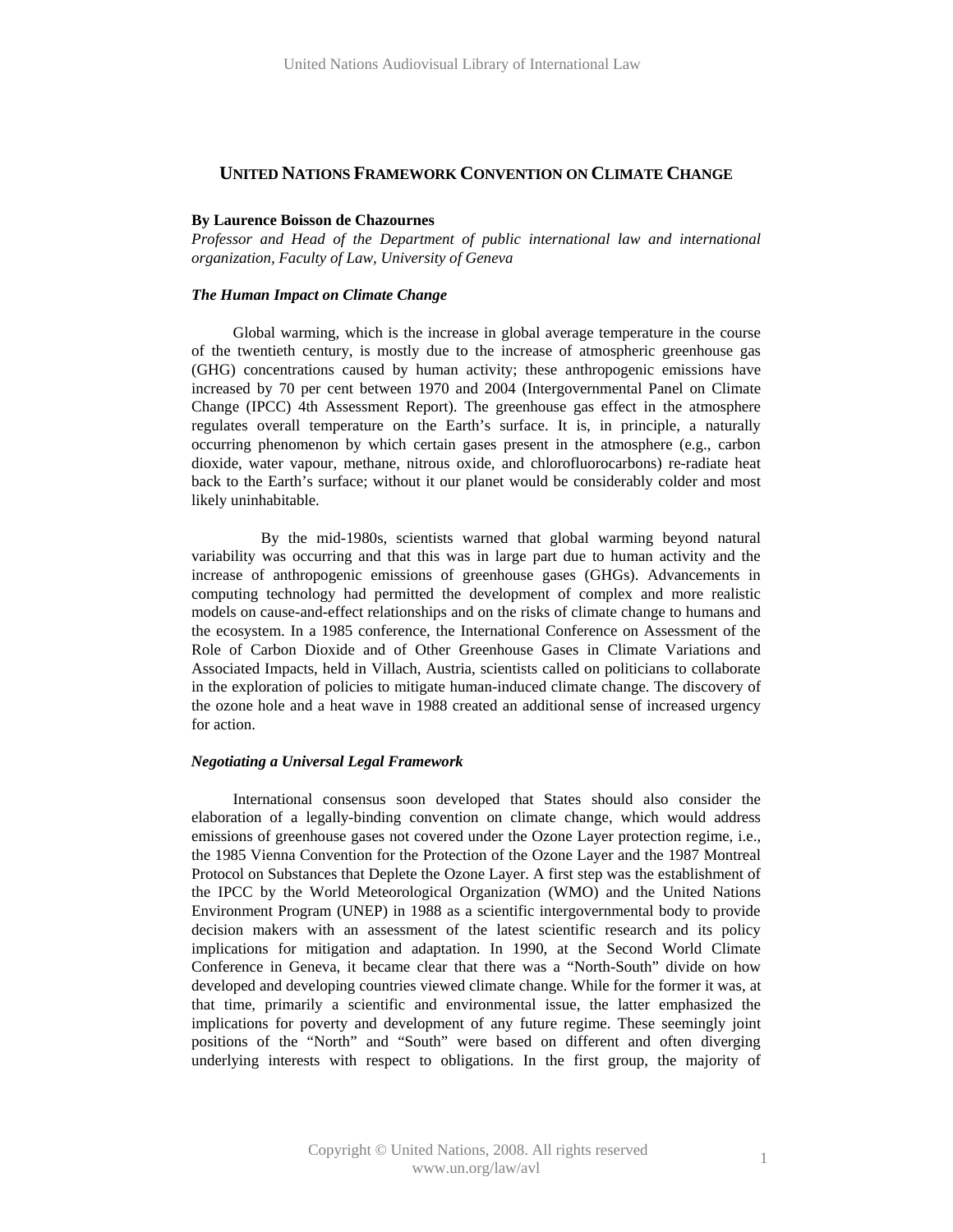Organisation for Economic Cooperation and Development countries favoured the adoption of an agreement that would reduce global GHG emissions, though there was no agreement by how much these should be reduced. In contrast, the United States, agreeing in principle to the need for an environmental agreement, did not want to be subject to any obligation to reduce emissions. The second group was united in the argument that the new legal instrument must not obstruct their economic development. Apart from this position, interests were divided: while the oil exporting countries feared for their revenue streams under a new instrument that might restrict the use of fossil fuels, and charcoal consuming countries were concerned about the future use of their primary source of energy, the Small Island States and States with low-lying coastal areas created an alliance to protect themselves from the threat of rising oceans.

Developing countries felt that their concerns were not properly addressed by the scientifically focused IPCC process and rejected the proposal of a negotiating committee that would work under the auspices of WMO and UNEP. Thus, an International Negotiating Committee for a Framework Convention on Climate Change (INC) was established under the auspices of the United Nations General Assembly (resolution 45/212 of 21 December 1990). The INC was open to all Member States of the United Nations and its specialized agencies. Its mandate was "to negotiate a framework convention, containing appropriate commitments, and any related legal instruments as might be agreed upon" in time to be opened for signature at the 1992 United Nations Conference on Environment and Development (UNCED) in Rio de Janeiro.

In an enormous negotiation effort which involved more than 140 States and took less than seventeen months, the Committee fulfilled its mandate and the United Nations Framework Convention on Climate Change was open for signature at UNCED from 4 to 14 June 1992, and thereafter at United Nations Headquarters in New York until 19 June 1993. By that date, the Convention had 165 signatories. It entered into force on 21 March 1994. With 192 instruments of ratification deposited, the United Nations Framework Convention on Climate Change has near universal membership (status as of 26 August 2008).

# *The United Nations Framework Convention and its Objectives*

The long-term objective of the Convention and its related legal instruments is "to achieve […] the stabilization of greenhouse gas concentrations in the atmosphere at a level that would prevent dangerous anthropogenic interference with the climate system" (article 2). Climate change is defined by the Convention as "change of climate which is attributed directly or indirectly to human activity that alters the composition of the global atmosphere and which is in addition to natural climate variability observed over comparable time periods" (article 1 (2)).

Noting that the largest share of emissions has originated in the developed world and taking into account the developing countries' concern for development, the Convention espouses the principles of equity and sustainable development and calls on States to cooperate as widely as possible in accordance with the principle of common but differentiated responsibilities and in accordance with their respective capabilities. In the implementation of commitments, parties to the Convention shall consider the specific needs and concerns of particularly affected country groups, such as low-lying coastal, transit and landlocked countries, Small Island States, fossil fuel dependent countries and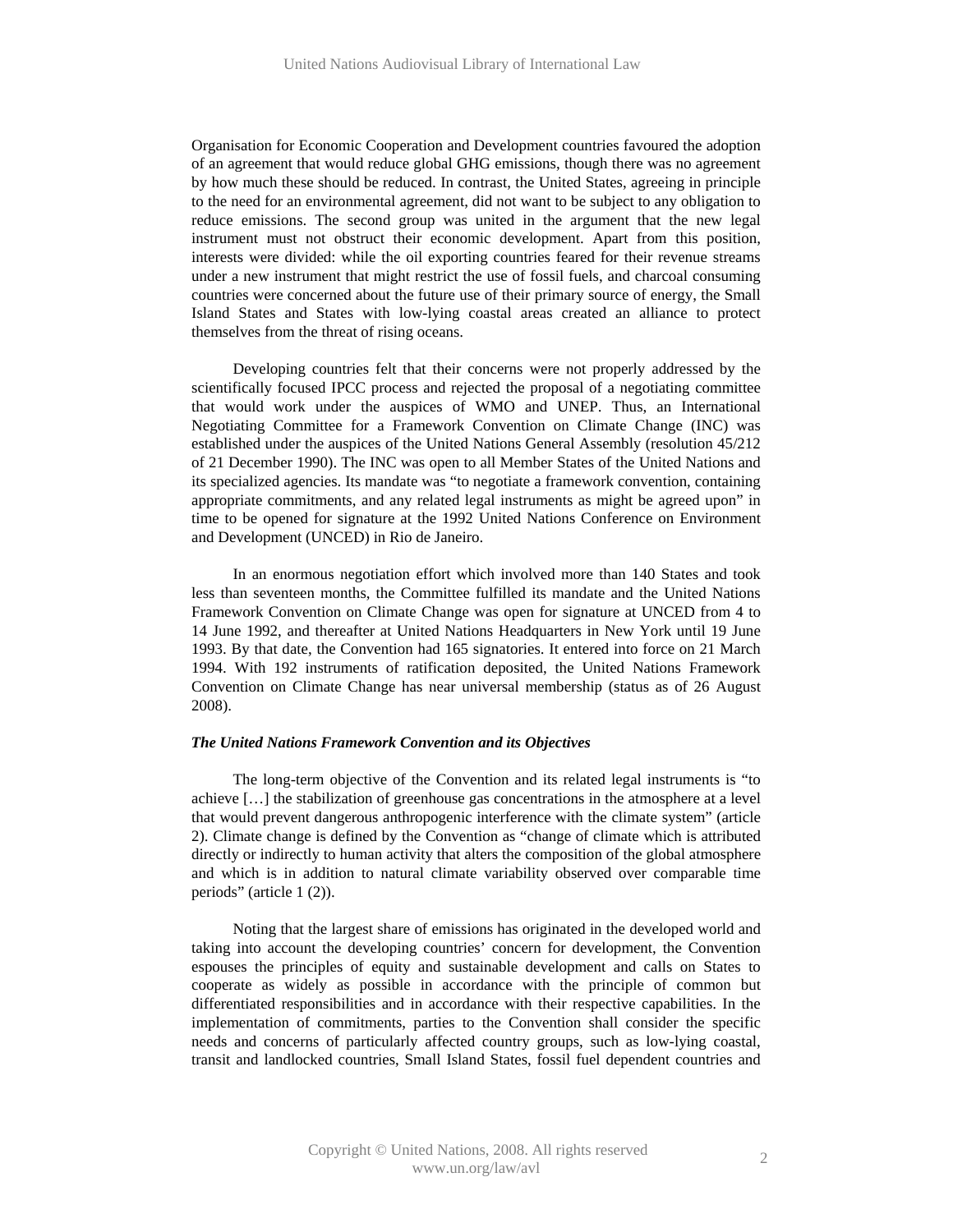countries with semi-arid areas, areas liable to drought and desertification, forested areas, areas prone to natural disaster, areas of high urban atmospheric pollution and areas with fragile ecosystems, as well as least developed countries and countries that may be economically harmed by climate change response measures (article 4 (8) to (10)).

The Convention outlines a set of general commitments applicable to all parties, while specific commitments apply only to developed countries listed in annexes I and II. The Convention recognizes the existence of other international agreements regulating GHG emissions; in particular, it provides that commitments under the Convention do not apply to GHGs already controlled by the Montreal Protocol. The principle of common but differentiated responsibilities is also the governing principle for the implementation of general commitments listed in article 4, paragraph 1. The preparation and regular update of national inventories of GHGs emissions provides a scientific basis for future planning and achievement of the long-term objective of the Convention. Further general commitments include long-term national planning, the diffusion of technologies and processes to control emissions, the conservation of sinks, cooperative adaptation planning, and adjustment of environmental policies, systematic observation and development of data archives, exchange of information, as well as promotion of education, training and public awareness. Developed countries listed in annex I commit themselves to the objective to limit anthropogenic emissions of GHGs with the aim of returning individually or jointly to their 1990 levels of emissions. They are subjected to more stringent reporting requirements than developing countries and must coordinate relevant economic and administrative instruments that contribute to increased GHG emissions (for example, subsidies and energy pricing) as well as review their policies regularly (article 4 (2)). Annex II countries, which represent a smaller set of annex I countries, are under the obligation to provide new and additional financial resources to developing countries for their compliance with national reporting requirements specified under article 12, paragraph 1. They further provide resources to cover full incremental costs of implementation of general commitments by developing countries and assist the particularly vulnerable States in meeting costs of adaptation (article 4 (3) and (4)). Annex II countries are also responsible to promote the transfer of and access to environmentally sound technologies to other parties, in particular to developing countries, and support capacity enhancement of the latter (article 4 (5)).

# *Institutional and Financial Mechanisms*

The Conference of Parties (COP) is the supreme body of the Convention. The COP takes decisions to promote the implementation and reviews the effectiveness of the Convention regularly. To this end, it is authorized to examine national reports, parties' obligations and institutional arrangements under the Convention, review the adequacy of the commitments in article 4, paragraph 2, facilitate, upon request, the coordination of national measures, and make recommendations on any matters necessary to realize the goals of the Convention. Observers are admitted to the annual meetings of the Conference (article 7).

Further to the COP, the Convention established four additional bodies; a Secretariat (article 8), which is now permanently located in Bonn, Germany; two subsidiary bodies, one for scientific and technological advice (article 9) and the other for implementation (article 10); and a financial mechanism (article 11). The subsidiary bodies are both open to all parties in their membership and are composed of Government representatives with the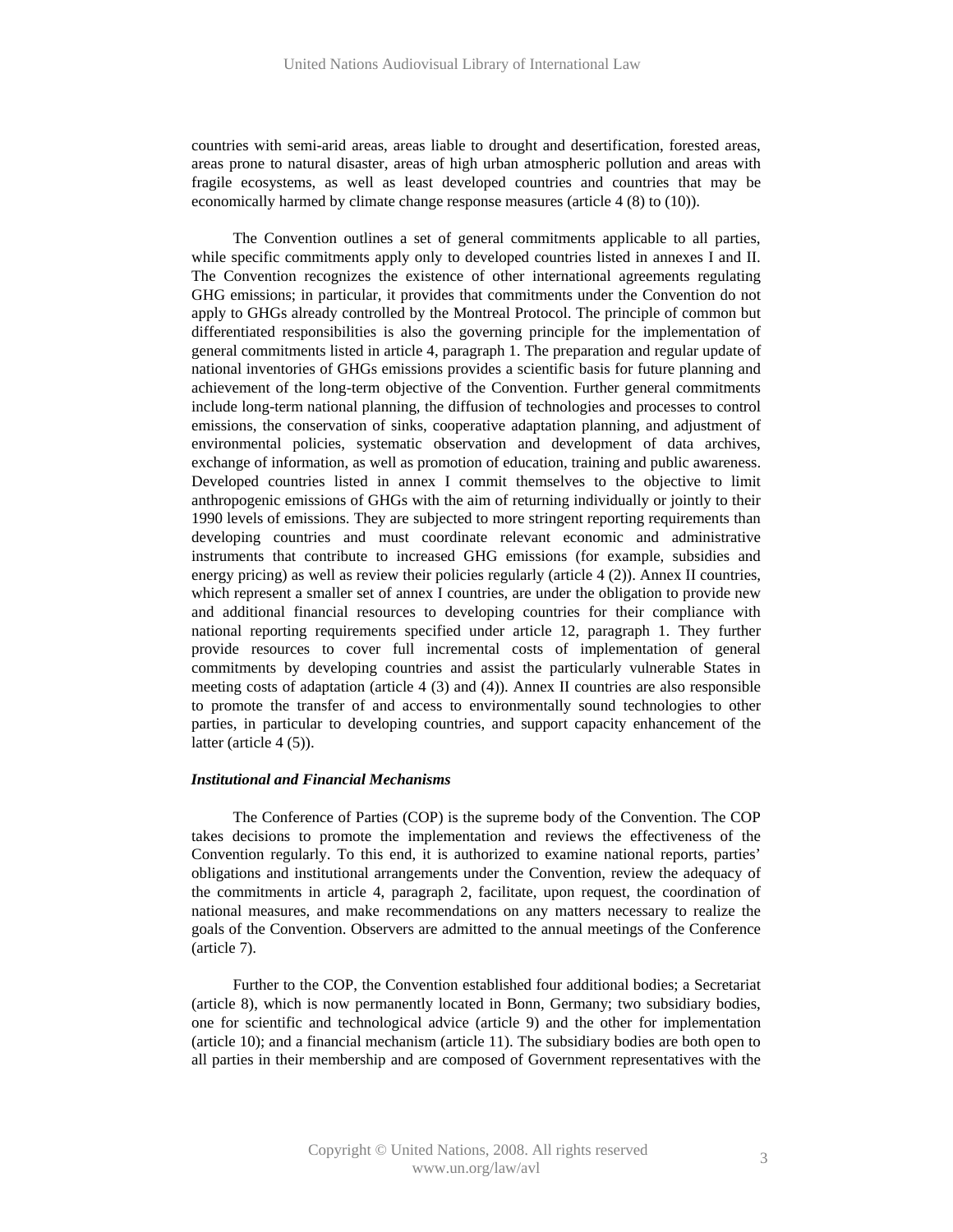relevant expertise. They assess the state of scientific knowledge and the aggregate progress and effect of measures taken by the parties to implement the Convention. They report only to the COP, which is authorized to establish further subsidiary bodies as needed.

A financial mechanism is established to provide financial resources on grant or concessional basis, including for the transfer of technology. It functions under the guidance of the COP and one or more existing international entities may be entrusted with its operation. The Convention provides that the financial mechanism shall have an equitable and balanced representation of all parties with a transparent system of governance (article 11 (2)). The Global Environmental Facility, which was initially entrusted with an interim mandate (article 12 (3)), was restructured accordingly and by Decision 3/CP.4 (1998) recognized as the financial mechanism of the Convention.

# *Compliance Mechanism and Dispute Settlement*

Two complementary mechanisms are established for the resolution of questions regarding implementation of the Convention and dispute settlement (articles 13 and 14). A multilateral consultative process is envisaged to help parties overcome difficulties encountered in implementation and aims at promoting the understanding of the Convention as well as at preventing disputes from arising. The decisions on the functioning of the process and the establishment of a standing Multilateral Consultative Committee are left to the COP. The Ad Hoc Group on Article 13 completed its work in 1998, without being able to agree on the number of members of the Consultative Committee, the length of their term or their geographical distribution. The report of the Ad Hoc Group, which was adopted at the fourth COP meeting in 1998, outlines the procedures for the consultative process. It is guided by the premise to be facilitative, cooperative, and non-adversarial as well as nonjudicial. Parties have the possibility to address concerns about their own implementation difficulties, as well as about those of other parties to the Committee. In case a dispute cannot be avoided by the consultative process, article 14 envisages possibilities for its resolution by the more traditional bilateral dispute settlement procedures of negotiation, the establishment of a conciliation commission upon request, or, if accepted by the States concerned, submission to the jurisdiction of the International Court of Justice or international arbitration.

# *Towards Tighter Commitments*

Already in the establishment of the INC, the General Assembly called on the Committee to take into account the scientific contributions of the IPCC. Cooperation with the IPCC continues under the Convention, notably through the COP and the Subsidiary Body on Scientific and Technological Advice. If the first assessment report on global climate change of the IPCC contributed a lot to the successful negotiation of the Convention, a similar conclusion can be drawn with respect to the second assessment report of 1995 and its contribution to the Kyoto Protocol. When the Governments adopted the Convention, they already knew that its general and special commitments would not suffice to seriously tackle climate change. Accordingly, the COP, already at its first meeting, adopted a decision to launch a new round of talks in order to strengthen the special commitments of annex I countries, under article 4, paragraph 2 (a) and (b), by the adoption of a protocol or another legal instrument. Negotiations resulted in the adoption of the Kyoto Protocol at the third meeting of the COP in 1997, and its implementation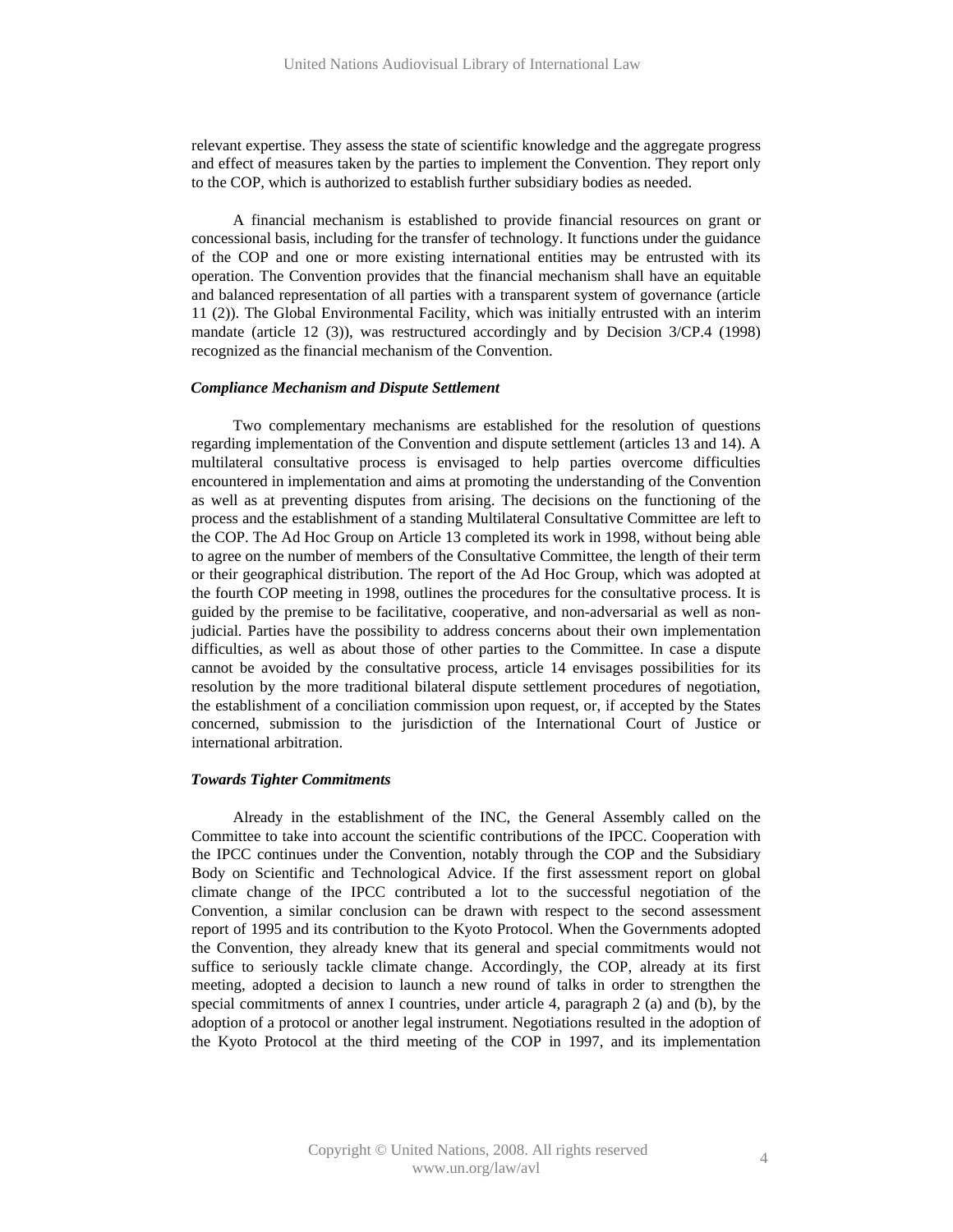procedures in the 2001 Marrakesh Accords (composed of thirty-nine COP decisions). The Kyoto Protocol entered into force on 16 February 2005.

Subsequent IPCC assessment reports and scientific evidence from other resources confirmed that commitments established under the Convention and its Protocol are likely not to be sufficient to effectively mitigate anthropogenic impact on climate change. In December 2005, a dialogue on long-term cooperative action to address climate change by enhancing the implementation for the Convention was launched, and a new round of negotiations to step up international efforts to combat climate change was launched by the Bali Action Plan adopted by the COP at its thirteenth meeting in December 2007. An Ad Hoc Working Group on Long-term Cooperative Action under the Convention (AWG-LCA) was established to negotiate a long-term climate change pact addressing adaptation, mitigation, technology development and transfer, finances and a shared vision for longterm cooperative action. The result of the Working Group's negotiations will be presented at the fifteenth meeting of the COP scheduled to be held in Copenhagen from 30 November to 11 December 2009.

# **Related Materials**

#### *A. Legal Instruments*

Vienna Convention for the Protection of the Ozone Layer, Vienna, 22 March 1985, United Nations, *Treaty Series*, vol. 1513, p. 293.

Montreal Protocol on Substances that Deplete the Ozone Layer, Montreal, 16 September 1987, United Nations, *Treaty Series*, vol. 1522, p. 3.

Kyoto Protocol to the United Nations Framework Convention on Climate Change, Kyoto, 11 December 1997, United Nations, *Treaty Series*, vol. 2303, p. 162.

# *B. Documents*

Report of the Conference of the Parties on its thirteenth session, held in Bali from 3 to 15 December 2007. Addendum. Part Two: Action taken by the Conference of the Parties at its thirteenth session (Bali Action Plan) (FCCC/CP/2007/6/Add.1).

IPCC, 2007: Climate Change 2007: Synthesis Report. Contribution of Working Groups I, II and III to the Fourth Assessment Report of the Intergovernmental Panel on Climate Change [Core Writing Team, Pachauri, R. K and Reisinger, A. (eds.)]. IPCC, Geneva, Switzerland, 104 pp.

IPCC, 2007: Climate Change 2007: The Physical Science Basis. Contribution of Working Group I to the Fourth Assessment Report of the Intergovernmental Panel on Climate Change [Solomon, S., D. Qin, M. Manning, Z. Chen, M. Marquis, K.B. Averyt, M. Tignor and H.L. Miller (eds.)]. Cambridge University Press, Cambridge, United Kingdom and New York, NY, USA, 996 pp.

IPCC, 2007: Climate Change 2007: Impacts, Adaptation and Vulnerability. Contribution of Working Group II to the Fourth Assessment Report of the Intergovernmental Panel on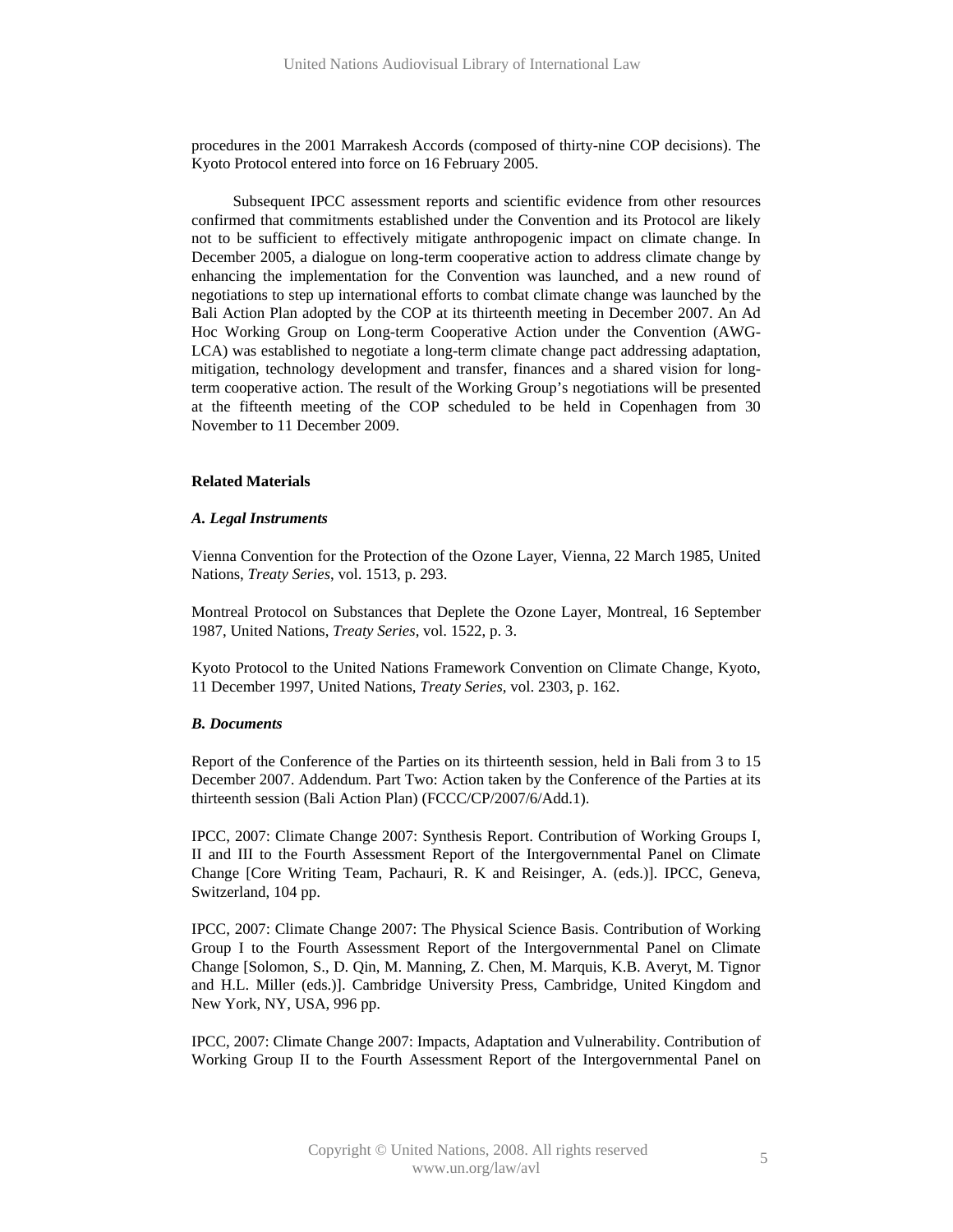Climate Change, [M. L. Parry, O. F. Canziani, J. P. Palutikof, P. J. van der Linden and C. E. Hanson, eds.], Cambridge University Press, Cambridge, United Kingdom, 976 pp.

IPCC, 2007: Climate Change 2007: Mitigation. Contribution of Working Group III to the Fourth Assessment Report of the Intergovernmental Panel on Climate Change [B. Metz, O. R. Davidson, P. R. Bosch, R. Dave, L. A. Meyer (eds)], Cambridge University Press, Cambridge, United Kingdom and New York, NY, USA., XXX pp.

Report of the Conference of the Parties on its seventh session, held at Marrakesh from 29 October to 10 November 2001. Addendum. Part two: Action taken by the Conference of the Parties at its seventh session (Marrakech Accords) (FCCC/CP/2001/13/Add.1).

Report of the Conference of the Parties on its fourth session, held at Buenos Aires from 2 to 14 November 1998. Addendum. Part two: Action taken by the Conference of the Parties at its fourth session: Decision 3/CP.4: "Review of the financial mechanism" (FCCC/CP/1998/16/Add.1).

Report of the Ad Hoc Group on Article 13 on its sixth session, held at Bonn, from 5 to 11 June 1998 (FCCC/AG13/1998/2).

Report of the Conference of the Parties on its first session, held at Berlin from 28 March to 7 April 1995. Addendum. Part two: Action taken by the Conference of the Parties at its first session: Decision 1/CP.1: "The Berlin Mandate: Review of the adequacy of Article 4, paragraph 2 (a) and (b), of the Convention, including proposals related to a protocol and decisions on follow-up" (FCCC/CP/1995/7/Add.1).

IPCC Second Assessment Synthesis of Scientific-Technical Information Relevant to Interpreting Article 2 of the UN Framework Convention on Climate Change. http://www.ipcc.ch/pdf/climate-changes-1995/ipcc-2nd-assessment/2nd-assessment-en.pdf

# IPCC First Assessment Report.1990:

 - Scientific Assessment of Climate change – Report of Working Group I [J. T. Houghton, G. J. Jenkins and J. J. Ephraums (eds)], Cambridge, Cambridge University Press, United Kingdom, pp 365. (Summary for Policymakers IPCC/WMO/UNEP, UK Meteorological Office, Bracknell, pp. 26.)

 - Impacts Assessment of Climate Change – Report of Working Group II [W. J. McG. Tegart, G. W. Sheldon and D. C. Griffiths (eds)], Australian Government Publishing Service, Australia. (Summary for Policymakers IPCC/WMO/UNEP, Australian Government Publishing Service, pp. 32.)

 - The IPCC Response Strategies – Report of Working Group III, Island Press, USA, pp. 270.

# *C. Doctrine*

K. A. Baumert, "Participation of Developing Countries in the International Climate Change Regime: Lessons for the Future", *The George Washington International Law Review*, vol. 38 (2006), pp. 365-407.

D. Bodanksy, "The United Nations Framework Convention on Climate Change: A Commentary", *Yale Journal of International Law*, vol. 18 (1993), pp. 451-558.